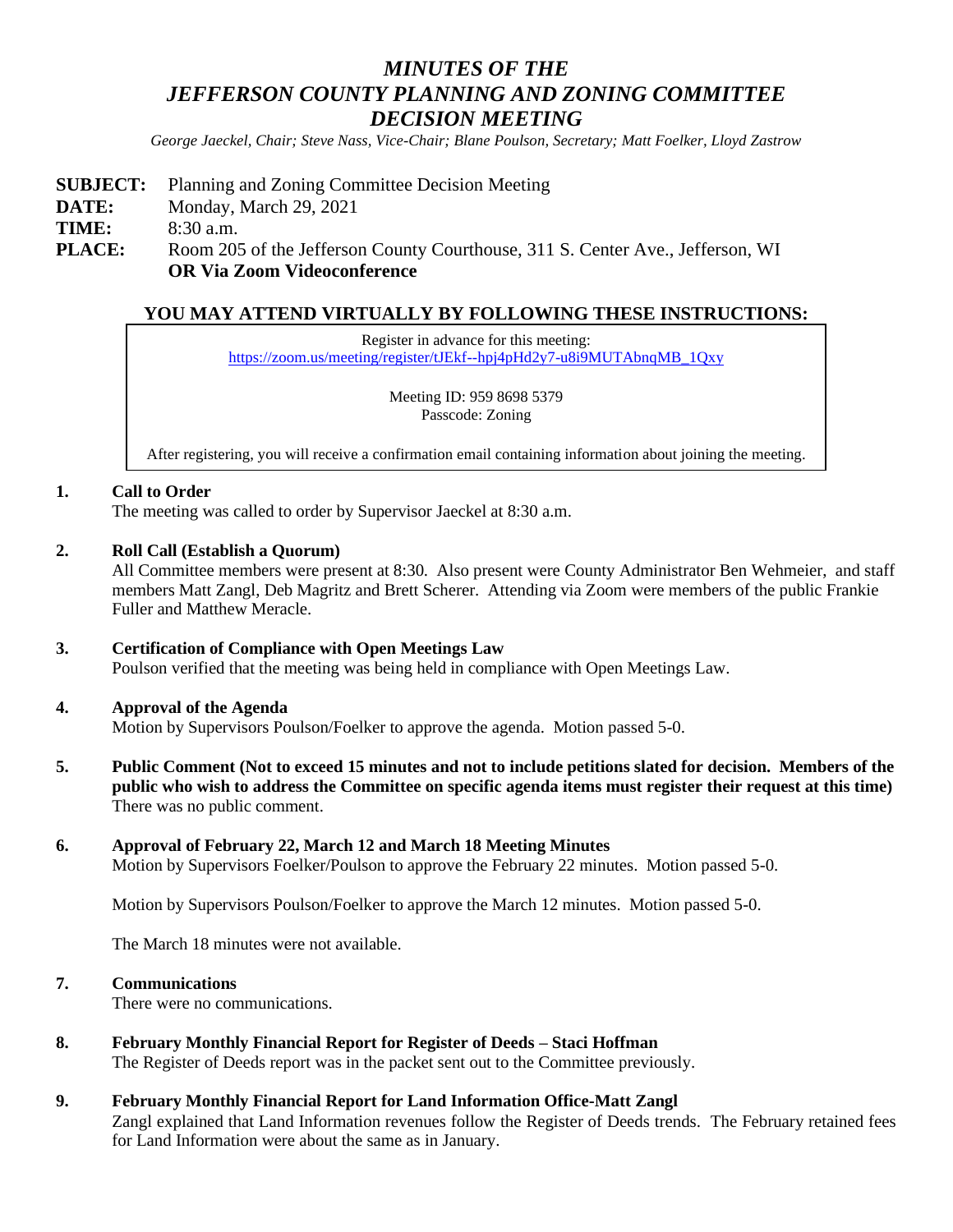## **10. March Monthly Financial Report for Zoning – Matt Zangl**

Zangl reported that 2021 Zoning revenues to date were at about \$30,000, which is double the 2020 revenues for the same time period.

#### **11. Discussion on Solar Energy Facilities** The County is working through the Joint Development Agreement including input from the Town of Jefferson.

- **12. Discussion on Jefferson County Comprehensive Plan Update** There was no new information on the Plan update.
- **13. Discussion and Possible Action on Request by ADL Properties to Combine Two A-3 Lots Approved by Zoning Amendment R4111A-18, Town of Hebron on PIN 010-0615-2414-000** Zangl explained the original ADL Properties approval and their wish to combine the two lots into one. Motion by Supervisors Nass/Foelker to allow the combination of two lots; the motion passed 5-0.
- **14. Discussion and Possible Decision on Access Requirements for Zoning Amendment R4300A-21, Brandon Butler /Randall & Lori Wegner Property, PIN 006-0716-1632-000 in the Town of Concord** Zangl recounted what had been approved and the request for both A-3 lots to use one driveway which would be on the northern most lot, Lot 2. Motion by Supervisors Foelker/Nass to approve, with access approval from the County Highway Department for Lot 1 shown on the final CSM. An easement describing the allowed access over Lot 2 to serve Lot 1 must be recorded with the Register of Deeds Office. If conditions change and access over Lot 2 is not possible, the driveway to Lot 1 must be installed at the point approved by the Highway Department. Motion passed, 5-0.

# *PLEASE SEE INDIVIDUAL FILES FOR A COMPLETE RECORD OF THE FOLLOWING DECISIONS:* **15. Discussion and Possible Action on Petitions Presented in Public Hearing on March 18, 2021:**

**APPROVE WITH CONDITIONS** R4036A-21 – William W Braatz on a motion by Supervisors Zastrow/Jaeckel to rezone 0.9922 acre of PIN 012-0816-1014-000 (18.887 acre) for an agri-business zone at **N9166 Green Valley Rd** in the Town of Ixonia. This is in accordance with Sec. 11.04(f)7 of the Jefferson County Zoning Ordinance. Motion passed, 5- 0.

**APPROVE WITH CONDITIONS** CU2067-21 – William W Braatz on a motion by Supervisors Jaeckel/Foelker for conditional use to allow storage of non-farm equipment for an excavating business at **N9166 Green Valley Rd**, Town of Ixonia, in a proposed A-2 zone on PIN 012-0816-1014-000 (18.887 acres). This is in accordance with Sec. 11.04(f)7 of the Jefferson County Zoning Ordinance. Motion passed, 5-0.

**APPROVE WITH CONDITIONS** R4037A-21 – Brian & Christina Plasil on a motion by Supervisors Foelker/Poulson to rezone all of PIN 012-0816-1131-002 (1.93 acre) owned by the Plasils and 0.3-acre of PIN 012-0816-1131-000 (41.479 acres) owned by Janet Gerbig to create one, 2.23-acre A-3 lot around the home at **W763 Gopher Hill Rd** in the Town of Ixonia. This is in accordance with Section 11.04(f)8 of the Jefferson County Zoning Ordinance. Motion passed, 5-0.

**APPROVE WITH CONDITIONS** R4038A-21 – Grace Feith, Trustee of the Ellsworth & Ethel James Trust on a motion by Supervisors Jaeckel/Foelker to create a 2.447-acre A-3 lot around the home and buildings at **N7565 County Rd N,** Town of Milford, from part of PIN 020-0814-3623-000 (40 acres). This is in accordance with Section 11.04(f)8 of the Jefferson County Zoning Ordinance. Motion passed, 5-0.

**APPROVE WITH CONDITIONS** R4039A-21 – Chris Biermeier/Gilbert & Bonnie Haugen Property on a motion by Supervisors Poulson/Jaeckel to rezone 0.7 acre of PIN 022-0613-3044-004 (4.05 acre) owned by Haugens to add it to an adjoining A-3 zone at **W9326 County Rd C,** resulting in one, 1.7-acre A-3 lot for Biermeier in the Town of Oakland. This is in accordance with Section 11.04(f)8 of the Jefferson County Zoning Ordinance. Motion passed, 5-0.

**APPROVE WITH CONDITIONS** R4040A-21 – Timothy Schmidt/Jefferey & Sharon Adsit Trust LE & Edward & Rita Nokes Trust on a motion by Supervisors Nass/Foelker to create a 4-acre A-3 building site on **Tamarack Rd** from part of PIN 024-0516-3521-000 (19.74 acres), Town of Palmyra. This is in accordance with Section 11.04(f)8 of the Jefferson County Zoning Ordinance. Motion passed, 5-0.